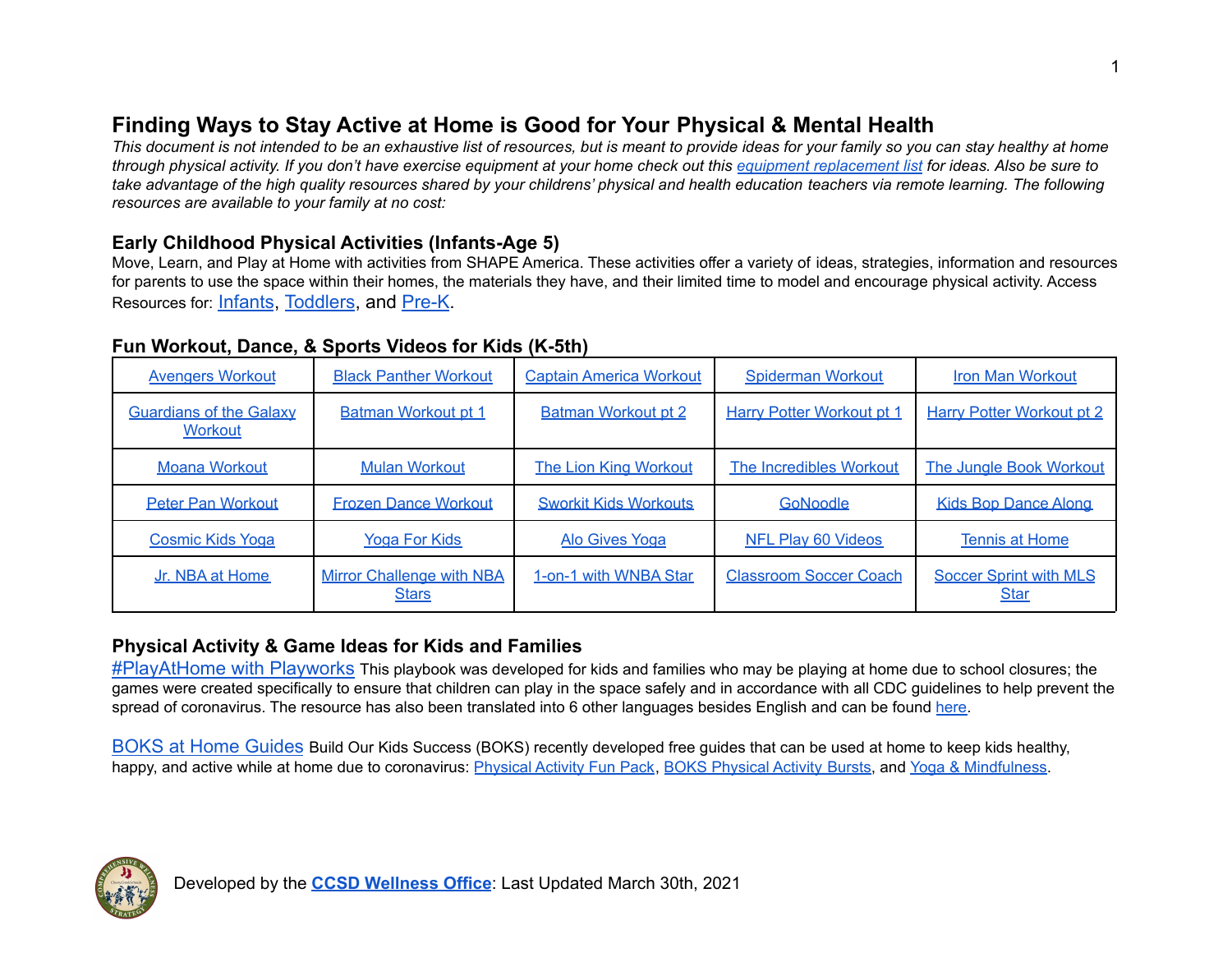[SPARKhome Resources](https://blog.sparkpe.org/free-sparkhome-resources/?utm_term=Free%20SPARK%20at-home%20lessons&utm_campaign=Gopher%20-%20Informational%20-%20COVID-19%20Update%20to%20Active%20Subs%20-%20March%202020&utm_content=email&utm_source=Act-On+Software&utm_medium=email&cm_mmc=Act-On%20Software-_-email-_-From%20the%20CEO%20of%20Gopher%3A%20Supporting%20you%20with%20free%20resources%20for%20PE%20and%20physical%20activity%20at%20home-_-Free%20SPARK%20at-home%20lessons) Create a free account to access 3 weeks of materials (15 per program: Early Childhood, K-2, 3-6, Middle School, and High School) to keep kids active and healthy.

[fitBoost Activity Online](https://fit.sanfordhealth.org/resources/fitboost-activity) or [Printable Version](https://fit.sanfordhealth.org/-/media/fit/printables/boost/fitboost.pdf?la=en&hash=399BE090192C145987A680BC300FD7E4A4C850E5) 5 minute fitBoosts that include a warm-up to get your muscles ready to move, a movement to increase your heart rate, and a cool down.

[Monopoly Family Fitness](https://drive.google.com/file/d/1iUHwDKK8HGvg_N9qRabgLEyONsG6-xV-/view?usp=sharing) This game has the same structure as the board game 'Monopoly' and is a fun way to get active as a family. Use these [Player](https://drive.google.com/file/d/1rCZHQuBQC_DEoTc10tFj76FUglOE1v1G/view?usp=sharing) Score Cards.

[Healthier Generation Moving More at Home Resources](https://www.healthiergeneration.org/campaigns/kohls-healthy-at-home/moving-more/staff?_cldee=bXBhdWxzb25AY2hlcnJ5Y3JlZWtzY2hvb2xzLm9yZw%3d%3d&recipientid=contact-37b8f2d7ef91e911a986000d3a10877d-52f04cb69ff044429dfcae6455898a4b&utm_source=ClickDimensions&utm_medium=email&utm_campaign=Kohl%27s%20Healthy%20at%20Home&esid=c3b22d43-3f95-ea11-a811-000d3a1ab768) A new collection of free, home-based activities, tools, and videos to make moving more at home easy and fun for the whole family.

[Wide Open School](https://wideopenschool.org/programs/family/6-12/get-moving/) A variety of exercises and videos for families and kids grades K-12.

#### **Physical Activity & Exercise Ideas for Teens (6th-12th)**

[Healthier Generation Physical Activity Cards](https://drive.google.com/file/d/1_lQ3AdmMzx5nYP_aCmIPZLPMLFFULy_O/view?usp=sharing) These cards provide ideas for short physical activity breaks that require no equipment and are appropriate for all ages.

[Darebee Fitness Workouts](https://darebee.com/workouts.html) This site has a ton of workouts to choose from, many of which require no equipment.

[Periodic Table of Bodyweight Exercises](https://www.cbhpe.org/periodic-table-youtube) Click on each exercise you'd like to perform to see a quick "how to" video on how to properly perform the exercise.

[March](https://drive.google.com/file/d/1klnxyVYf621b-iLOdPuMvqUT7pNv-b8P/view?usp=sharing) & [April](https://drive.google.com/file/d/1bmT1_5SPl0vSsjJqa5EJbwiFodlWBemF/view?usp=sharing) Mind & Body Calendars SHAPE America's health.moves.minds program develops monthly calendars to provide ideas for youth and encourage them to take care of their mind and body. For previous calendars check out their [website.](https://www.shapeamerica.org/publications/resources/teachingtools/teachertoolbox/calendar_archive.aspx)

[COVID Fitness Bingo](https://docs.google.com/document/d/16MQ6ZK8GOz5gZ-DqsJr11FOBQu0L6g_0A9Z5omavcdg/edit?usp=sharing) To keep yourself active, try playing this fitness bingo game. Choose 5 squares in a winning COVID Bingo pattern each week (1 square per day).

#### **Inclusive Exercise**

[Fitbound Inclusive Videos for Kids Ages 7+](https://fitbound.com/) Fitbound is a platform that provides all individuals with and without disabilities the opportunity to exercise in a purposeful, fun, and collaborative way. To access the videos: set up a free account, search all videos, and open the "Inclusion Collaboration" series.